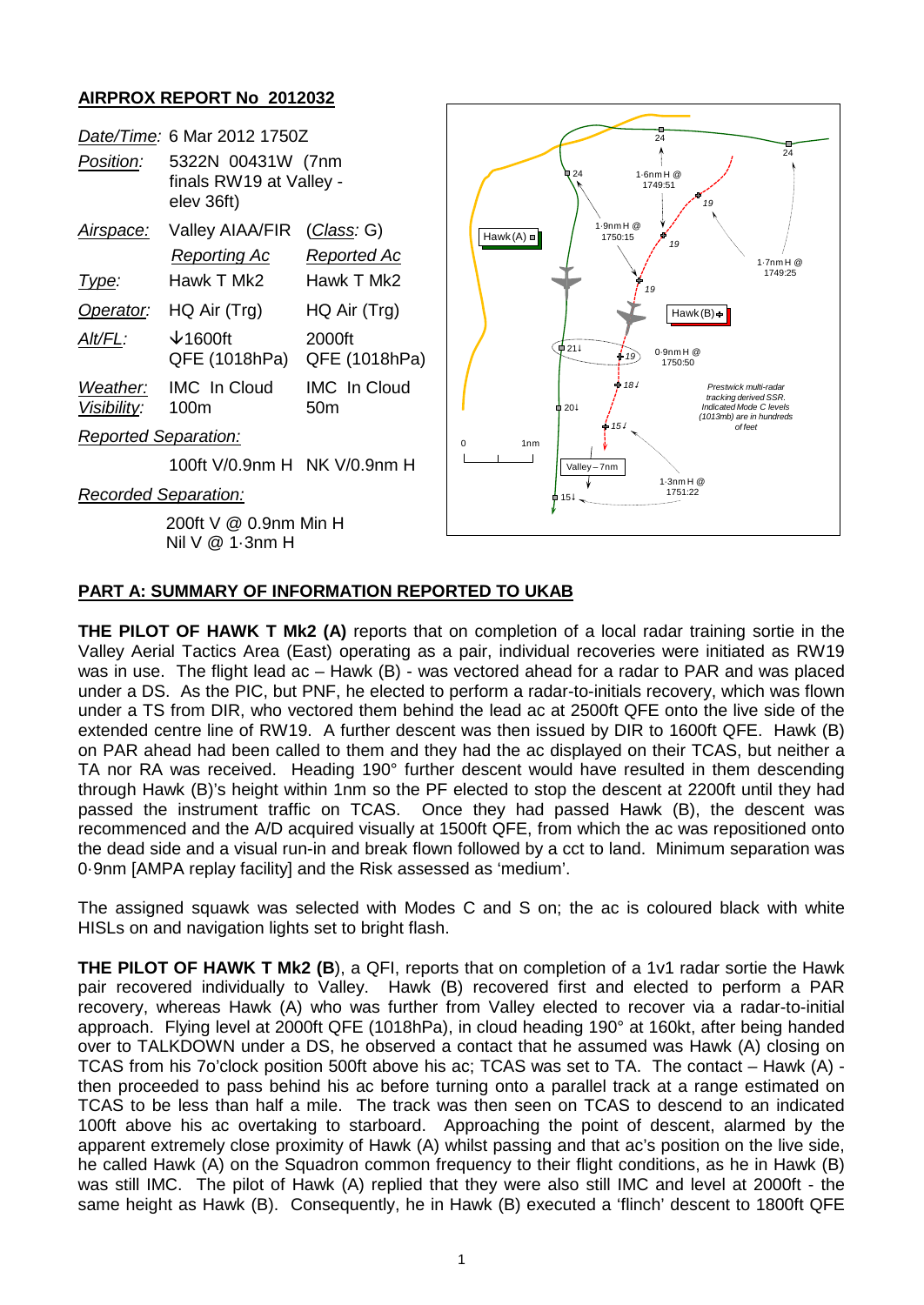in an attempt to provide a last chance vertical separation as TCAS still showed Hawk (A) at  $+01$  – 100ft above his ac. At no point did the crew of Hawk (A) or (B) become visual with each other. He assessed the Risk as 'medium'.

The assigned squawk was selected with Modes C and S on; the ac is coloured black with white HISLs, navigation and formation lights on.

Post flight analysis using the Hawk T2 AMPA replay and debrief facilities shows the vertical separation was around 100ft and 0.9nm laterally as Hawk (A) overtook Hawk (B) on its RH side. Both ac were IMC at the time and Hawk (A) had been instructed by DIR to descend from 2500ft to 1600ft, which took it through Hawk (B)'s level. The combination of TCAS in both ac warning of traffic and Hawk (B)'s call to Hawk (A) on Squadron Common meant that Hawk (A)'s crew also became aware of the apparent lack of separation and they decided to stop their decent and call their level to Hawk (B). This was the point that he in Hawk (B) elected to take a flinch descent to 1800ft. Had Hawk (A) continued the descent, no vertical separation would have existed as Hawk (A) would have descended to 1600ft - through Hawk (B)'s height - within 1nm whilst both crews were IMC.

**THE VALLEY APPROACH CONTROLLER (APP)** reports he was the initial point of contact for ac recovering to Valley. The Hawk pair free-called APP from VATA East separately; the first ac - Hawk (B) - requested a PAR, the second crew - Hawk (A) - called for a radar-to-initials approach 10-15nm SE of Hawk (B). Both ac were vectored to the N and descended to the Terrain Safe Level (TSL). He advised the crew of Hawk (A) they would be sequenced No4 in the pattern (this was due to their position and DIRECTOR already having 2 ac in the Radar Training Circuit (RTC). The pilot of Hawk (A) questioned this statement and confirmed that he was being fed for a radar-to-initials, but was told he was still No4 for sequencing. Both tracks were handed-over to DIR under TS.

**VALLEY DIRECTOR (DIR)** reports he was working the 2 Hawk ac under a TS, he thought, in an SSR only environment for individual approaches. The crew of Hawk (B) elected to approach via a PAR to RW19RH and was established on a base-leg from the E at 2000ft QFE. The crew of Hawk (A), also approaching from the E, elected for a radar-to-initial approach as the recovery state had recently changed from Instrument Recoveries Mandatory (IRM) to 'Carry Fuel for Radar' (CFFR). He provided a vector and a decent to 2500ft for Hawk (A) and called the PAR traffic - Hawk (B) - in the standard format; no 'visual' response was indicated by the pilot. Hawk (B) was vectored to 8nm from touchdown and handed to TALKDOWN L of centreline. In order to vector Hawk (A) to gain visual contact with the A/D, he elected to take the ac down the RH side (live side) of Hawk (B) on PAR as the cct was clear and Hawk (B) was L of the RW19 centreline on the PAR. Hawk (A) requested a further descent, which he denied due to the PAR traffic. He vectored Hawk (A) to the rear of Hawk (B) calling the traffic as standard for a second time; Hawk (A) was vectored inbound descending to 1600ft once he was satisfied no risk of collision existed. The faster 'radar to initial' Hawk (A) passed the PAR traffic on the latter's right hand side and he descended Hawk (A) to 1000ft; at 5nm the crew of Hawk (A) reported visual with the A/D and switched to TOWER.

**THE VALLEY TALKDOWN CONTROLLER (TD)** reports he was carrying out a PAR to RW19RH for Hawk (B). He had called PAR contact on the ac to DIR on the intercom at around the 8nm point and the crew instructed to contact him on Stud 7. Hawk (B) came on frequency at approximately 7nm; after a correct QFE read back he carried out the PAR in a normal manner. During the approach he observed a radar contact crossing from L to R behind Hawk (B). He was informed this ac was to join the visual cct and pass down the RH side of Hawk (B), so he informed the crew about the visual joiner to pass down their RH side. The joining ac – Hawk (A) - passed down the right hand side of Hawk (B) at about 5nm from touchdown and was showing at 2000ft with Hawk (B) started in descent on a 3° glidepath. He judged the traffic to be sufficiently separated against Hawk (B) at all times so continued the approach normally. The rest of the approach continued as normal, although the pilot of Hawk (B) asked if he had priority over cct and joining traffic at about 2 miles, after he had already been given a clearance to land.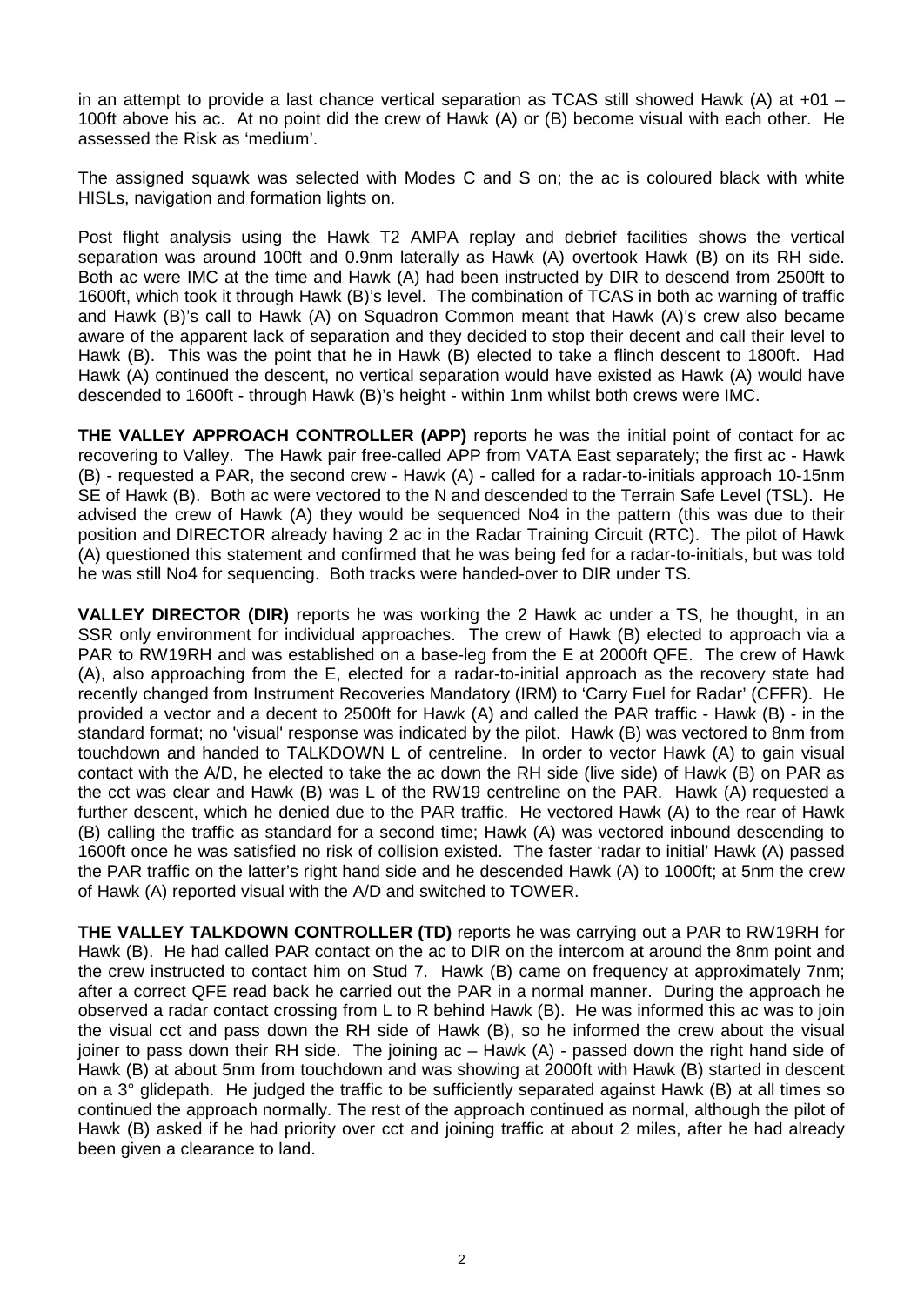**THE VALLEY ATC SUPERVISOR (SUP)** reports that the majority of station flying was complete, with just 4 Hawk T2 ac left to recover. Weather conditions were poor and the recovery restriction in place was CFFR. Having monitored the most recent recoveries, he suggested to the Duty Authorising Officer (DAO) that they implement IRM. The DAO agreed and IRM was implemented. Shortly afterwards the weather improved slightly and the DAO reverted to CFFR, so he returned to the ACR to monitor the situation. The crew of Hawk (A) called approach for a PAR recovery, was passed the CFFR and elected to recover radar-to-initial. He advised the controller to tell Hawk (A) that he was No4 in the pattern and would be sequenced accordingly. At this point he left the ACR to monitor the situation from the VCR and was only made aware of the close proximity of the 2 Hawk ac the following day when the Airprox was reported to ATC.

UKAB Note (2):

The Valley 1750UTC METAR: 19028KT 9999 -RA FEW017 OVC022 07/06 Q1019 WHT TEMPO 7000 RA SCT014 GRN=

The Valley 1850UTC METAR: 18027KT 9999 -RA OVC018 07/05 Q1018 WHT BECMG BKN014 GRN=

**BM SAFETY MANAGEMENT** reports that this Airprox occurred between 2 Hawks; Hawk (A) on a radar-to-initial recovery in receipt of a TS from Valley DIR and Hawk (B) on a PAR recovery whose crew had requested a DS from Valley DIR and TD. Both ac were operating IFR in IMC and in receipt of an ATS that was reduced as Valley were operating 'SSR only' without primary ASR.

All heights/altitudes quoted are based upon SSR Mode C from the radar replay unless otherwise stated.

The weather was reported by the Hawk pair as OVC at 1200ft with drizzle and both crews were flying in IMC throughout the incident sequence. The recovery state at Valley that afternoon had been changeable, alternating between VFR and IFR, with the DAO changing to a VFR recovery state immediately prior to the start of the incident sequence. The Valley FOB states that 'the minimum weather for the execution of visual circuits is 5km visibility and a 1000ft main cloud base. The normal visual circuit height is 1000ft QFE.' Valley was operating to RW19RH throughout the incident sequence.

DIR reports their workload at the time of the Airprox as medium to low, with low task difficulty, having been on console for 60mins. Their taskload history during that time was medium to high, controlling an IFR recovery wave in mainly IMC, with low to moderate task difficulty. Although the crew of Hawk (B) requested and was provided with a DS by DIR on initial contact, DIR stated in their report that they believed that Hawk (B) was under a TS and treated the ac as such during the remainder of the incident sequence. Subsequent to completing their DASOR, DIR has stated that they could not recall why they might have forgotten that Hawk (B) had requested a DS.

[UKAB Note (3): The crew of Hawk (B) contacted DIR at 1744:23, who responded, *"..identified descending 3 thousand feet Traffic Service".* The crew of Hawk (B) then countered, *"3 thousand feet and request Deconfliction Service* [Hawk (B) C/S]", which DIR agreed at 1744.35, [Hawk (B) C/S] *Deconfliction Service";* this was then read back by the crew.]

At 1745:00, as the crew of Hawk (A) contacted DIR following a handover from APP. At this point, Hawk (A) was 9.6nm ESE of Hawk (B), tracking N'ly at 6000ft QFE; Hawk (B) was heading 360° at 3000ft QFE. The SUP has stated that he went to the VCR immediately prior to Hawk (A) contacting DIR and remained there throughout the incident sequence.

At 1745:11 the crew of Hawk (B) was instructed to descend to 2000ft QFE, reporting level at 1745:47. At 1745:19, Hawk (A) was instructed to descend to 3000ft QFE. At 1745:49, Hawk (B) was instructed to turn onto 270°. At 1746:04 Hawk (A) was instructed to turn onto 310°, at which point,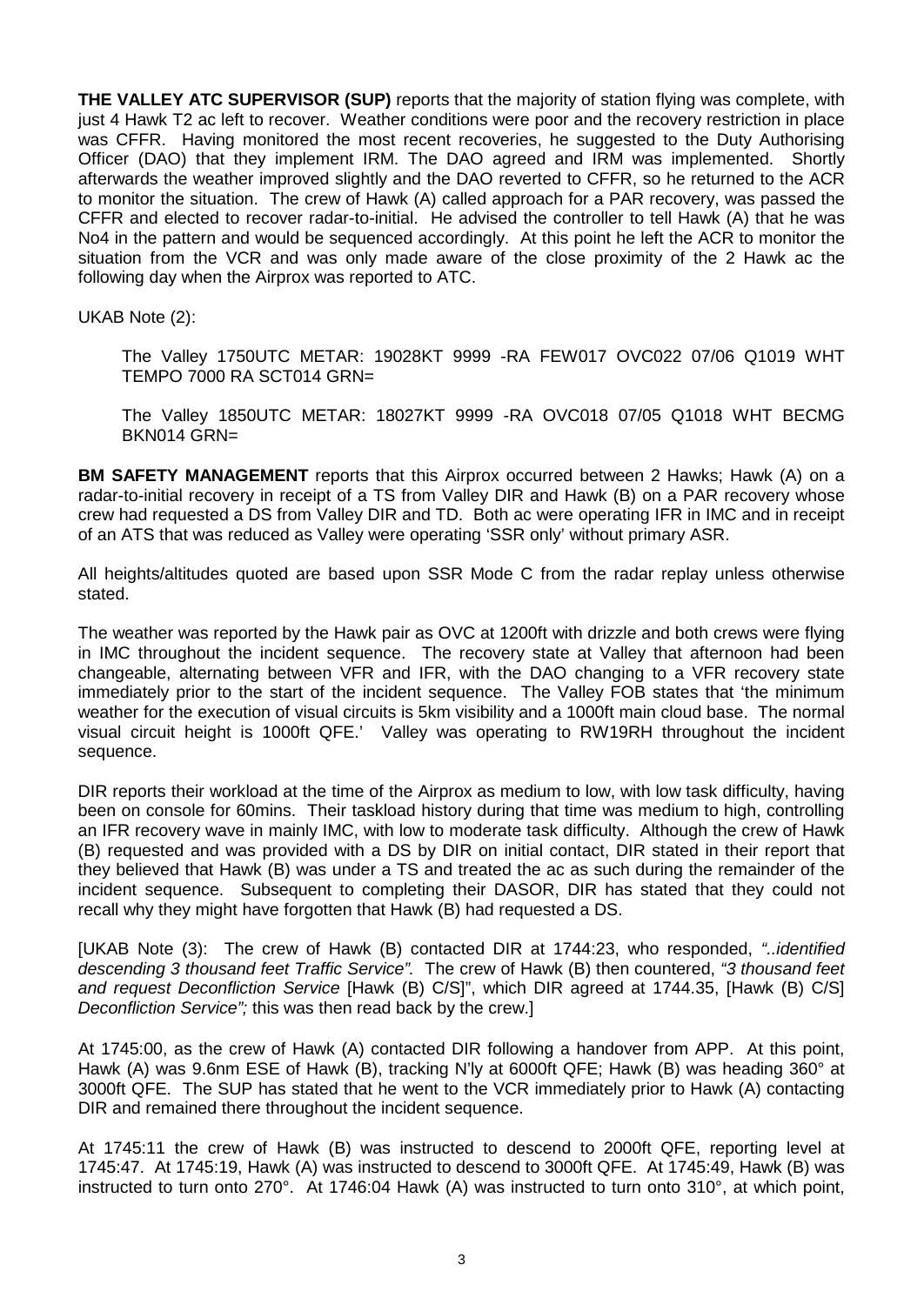Hawk (A) was 9.4nm SE of Hawk (B), descending through 4200ft. At 1746:30, Hawk (A) was turned onto 270° and, at 1747:15, Hawk (B) was turned onto 220°.

At 1747:27, DIR passed TI to Hawk (A) on Hawk (B) stating, "*traffic right 1 o'clock, 5 miles* [radar replay shows 7.9nm]*, similar heading, 2 thousand feet in the radar pattern*", which was acknowledged by the crew of Hawk (A). Although this was after the point at which Hawk (B) had been turned onto 220°, it was an accurate representation as Hawk (B) did not commence the turn until 1747:28. At 1747:43, DIR instructed Hawk (A) to descend to 2500ft, with the ac reporting level at 1748:01. Shortly after, at 1748:09, DIR updated the TI to Hawk (A) on Hawk (B) stating, "*previously called traffic now 12 o'clock, 4 miles, crossing right-left, 2 thousand feet*", which was acknowledged. Given the visual cct direction, that the visual circuit was known to be clear and that Hawk (B) was positioned to the E of the RW19 centre-line, DIR's intention was to position Hawk (A) to the W of the centre-line, on the live side of the visual circuit.

At 1749:25, the crew of Hawk (A) requested, "*further descent when able*" which was acknowledged by DIR who stated, "*roger, standby in 3 miles*." DIR reported that they delayed the descent to Hawk (A) due to the proximity of Hawk (B); at this point, Hawk (A) was 1.7nm NE of Hawk (B) with 500ft vertical separation indicated between the ac. This tallies with the report of Hawk (B) who stated that they 'observed a contact, assumed to be [Hawk (A)], closing on TCAS from the 7 o'clock position 500ft above.' It is reasonable to argue that Hawk (B) would have been displayed on Hawk (A)'s TCAS display.

At 1749:51, DIR instructed Hawk (A) to turn L onto 190°; Hawk (A) was 1.6nm N of Hawk (B). The turn onto 190° would have seen Hawk (A) parallel the centre-line 0.9nm to the W, with approximately 1.4nm lateral separation between the 2 ac; however, Hawk (A) initially turned to track approximately 170°, closing the displacement to 0.4nm W of the centre-line, before turning onto 190°. Subsequent to completing their report, DIR has stated that due to the update rate of the SSR at Valley, this 'overturn' by Hawk (A) was not visible on their surveillance display.

At 1750:15, content that 'no risk of collision existed', DIR instructed the crew of Hawk (A) to descend to 1600ft QFE; Hawk (A) was 1.9nm NW of Hawk (B), who was maintaining 2000ft QFE. At 1750:30, approximately 0.5nm from Hawk (B)'s descent point on PAR and following liaison with DIR, TALKDOWN advised Hawk (B) that there was a, "*visual joiner* [Hawk (A)] *passing your right-hand side*." Hawk (A) was 1.3nm NW of Hawk (B), indicating 600ft above, and approximately 0.6nm W of the centre-line.

The lateral CPA occurred at 1750:50, as Hawk (A) indicating 200ft above Hawk (B) passed 0.9nm W of the latter. After the CPA, Hawk (A) continued to slowly converge with the centreline but was accelerating ahead of Hawk (B). At 1750:59, Hawk (B) appears to have commenced a descent; however, it is unclear whether this was as a result of their "flinch descent" or having commenced descent on the PAR.

The purpose of a radar-to-initial approach is to rapidly recover fast-jet ac in marginal weather through radar vectoring to an initial point, thereby facilitating the pilot's visual acquisition of the airfield such that they can continue VFR. Regulatory guidance for the conduct of radar-to-initial approaches may be found within RA3025 and MMATM Chapter 25 Para 6 which states that:

'When positioning aircraft for this type of approach the...controller **should** consider:

- a. Reported cloud base, visibility and weather.
- b. Approach lighting aids available.
- c. Director's patterns and conflicting traffic.
- d. Other aerodromes' traffic patterns.
- e. Airspace restrictions.
- f. Terrain clearance.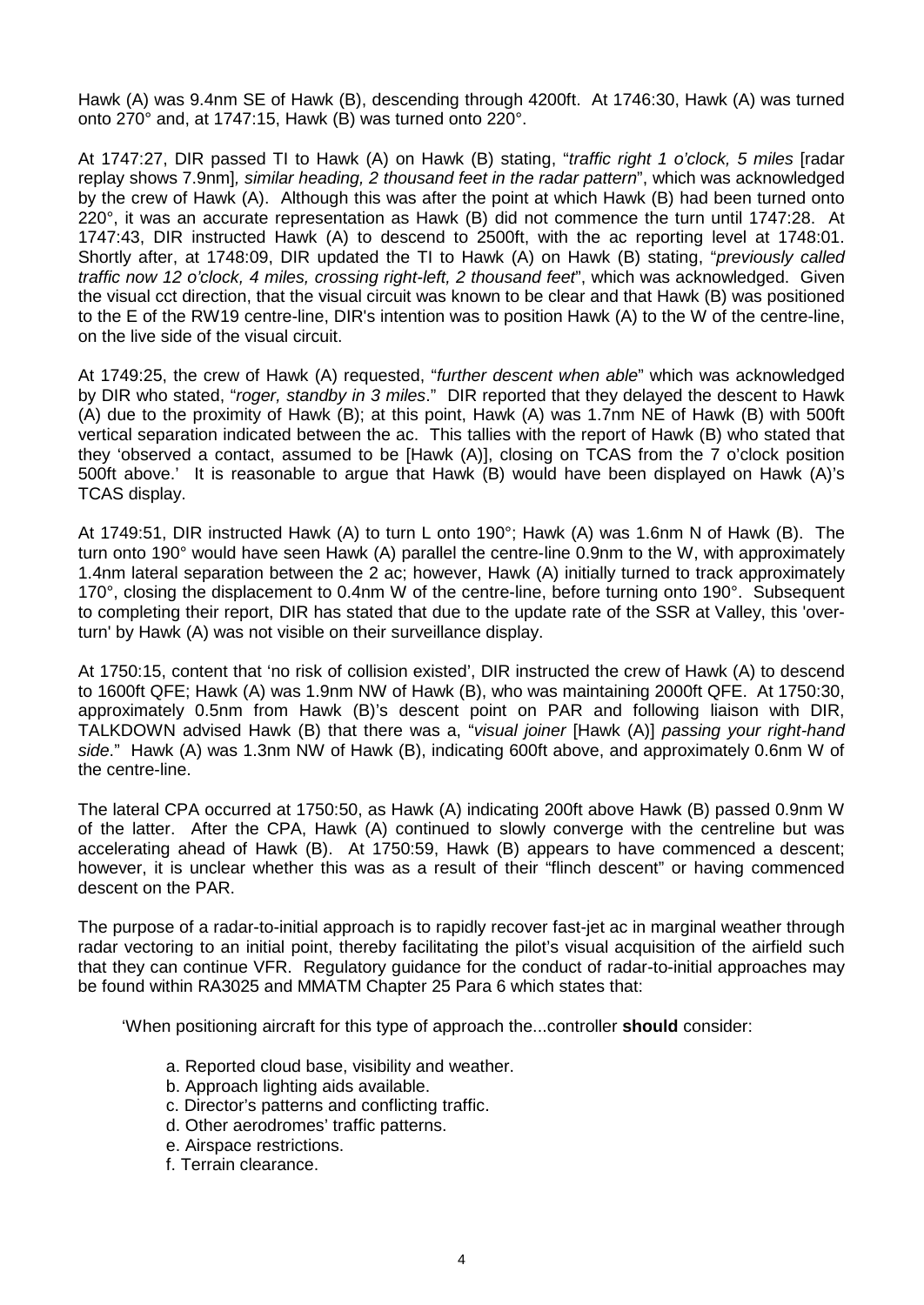Understandably, this does not provide detailed information on the separation standards to be applied between Radar-to-Initial traffic and other IFR traffic conducting instrument approaches. The RAF Valley FOB does not contain detailed guidance on the conduct of Radar-to-Initial approaches.

CAP 774 Chapter 3 Para 1 states that under a TS:

'Controllers may provide headings and/or levels for the purposes of positioning and/or sequencing; however, the controller is not required to achieve deconfliction minima, and the avoidance of other traffic is ultimately the pilot's responsibility.'

CAP 774 Chapter 4 Para 7 guidance material states that under a DS:

*'When aircraft are in the initial stages of departure or on final approach, due to limited aircraft manoeuvrability...deconfliction minima do not apply...and avoiding action is instead aimed at preventing collision...The procedures regarding deconfliction advice to aircraft on...final approach are designed to cater for 'pop up' conflictions over which the controller has no advance warning due to the uncontrolled nature of Class G airspace. Controllers should attempt to co-ordinate and deconflict observed traffic prior to allowing the...final approach of an aircraft that is...receiving a Deconfliction Service.'*

RA 3024 and MMATM Chapter 24, Para 43 states that:

'The PAR controller...will provide the pilot with the necessary information to avoid a collision rather than to maintain any specified separation distance.'

Teaching at the CATCS states that within 10nm of the aerodrome, irrespective of the ATS provided to ac on an instrument approach, radar-to-initial traffic may be descended through the level of instrument traffic, if the pilot of the radar-to-initial traffic is visual with the instrument traffic. This descent is given without reference to the pilot of the ac conducting the instrument approach. However, it should be stressed that this is teaching at CATCS and does not represent Policy or Valley local orders.

Insofar as this Airprox is concerned, DIR incorrectly believed that Hawk (B) was in receipt of a TS, rather than a DS and issued an instruction to Hawk (A) to descend through Hawk (B)'s level. This suggests that either the FPS was not amended to reflect the fact that Hawk (B) requested a DS on handover from APP, or that the controller did not check the FPS prior to issuing the instruction and was relying on their memory. Unfortunately, it has not been possible to determine which of these hypotheses is correct. In the respect that DIR believed both ac to be in receipt of a TS, they correctly applied vertical deconfliction minima between Hawk (A) and Hawk (B) until the point where they determined that no collision risk existed and then permitted Hawk (A) to descend through Hawk (B)'s level. However, in accordance with CATCS teaching, DIR did not check that Hawk (A) was visual with Hawk (B) prior to issuing the instruction to descend. However, had both ac been under a TS, as DIR erroneously believed, then, in accordance with CAP 774, there was technically no requirement to deconflict the two ac, other than to avoid a collision. From TD's perspective, in accordance with CAP 774 and the MMATM, the controller correctly assessed that the respective tracks of Hawk (A) and Hawk (B) would not result in a risk of collision and continued the PAR.

An aggravating factor in this incident was the turn by Hawk (A) at 1749:51 that initially tracked 170°, thereby reducing the lateral separation between Hawk (A) and Hawk (B). Whilst neither causal nor contributory in this Airprox, it is worthy of note that Hawk (A) was in receipt of a TS in sustained IMC when a DS was available.

Whilst the Airprox itself is relatively un-complicated, it has raised questions over the interaction between ac executing a radar-to-initial approach - by implication a visual approach - and ac conducting instrument approaches. Specifically, the teaching at the CATCS and in wide use within military ATM that once the radar-to-initial ac becomes visual with the instrument traffic, radar-to-initial traffic may be given descent through the level of the instrument traffic, without reference to the pilot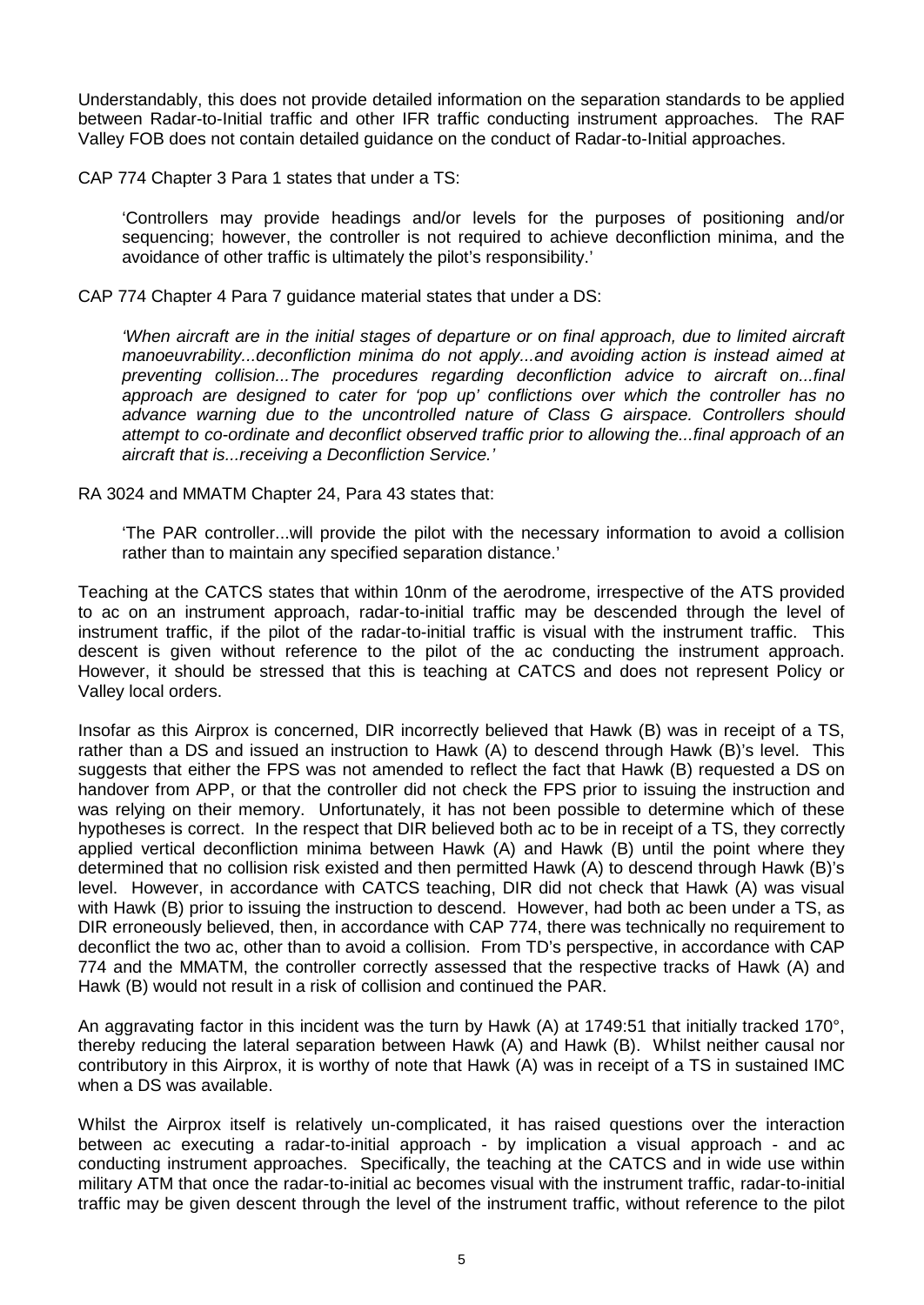of the instrument traffic and irrespective to that ac's type of ATS. This is suggestive of the operating assumption within Class D airspace that VFR traffic will avoid IFR traffic. Given the speed differential between instrument and radar-to-initial traffic, the application of deconfliction minima would be difficult to implement and would negate the purpose of a radar-to-initial approach to be more expeditious. Moreover, one interpretation of CAP 774 Chapter 4 Para 7 could suggest that once the ac on instrument approach had commenced their descent under a DS, then DIR and/or TD only need to ensure collision avoidance, rather than apply the more stringent deconfliction minima. Consequently, whilst the extant procedure is understandable and pragmatic, BM SM contends that it is reasonable to expect that this modus operandi should be explicitly stated, such that it is obvious to aircrew and ATM personnel alike.

The Airprox was caused by DIR's instruction to Hawk (A) to descend through the level of Hawk (B), caused by their incorrect recollection of the type of ATS to be provided to the crew of Hawk (B). A contributory factor was that DIR had not confirmed that Hawk (A) was visual with Hawk (B) prior to issuing the descent.

#### RECOMMENDATION

BM SM recommends that RAF ATM Force Cmd examine the findings of this investigation vis-a-vis the interaction between ac under a radar-to-initial approach and ac conducting instrument approaches.

#### **OUTCOMES**

The Unit conducted a thorough investigation of this Airprox. Lessons learnt were disseminated to both controllers and aircrew, specifically relating to the conduct of radar-to-initial approaches and the advisability of sustained flight in IMC when a DS is available. Further work is being conducted to review the FOB in relation to radar-to-initial approaches and the weather minima pertaining to them.

**HQ AIR (TRG)** comments that whilst the controllers did their best to assist the pilots in their collision avoidance responsibilities, the lack of any explicit requirement to confirm that the overtaking pilot is visual and happy to descend through the other traffic's height allowed this situation to develop. As it was, both crews were very aware of each other's proximity through TCAS and were not sufficiently comfortable to follow the instruction. The lack of any clear responsibility of a controller with respect to collision avoidance under a TS, save the guidance in CAP 774 that they should not vector (or climb/descend?) ac into conflict, may have influenced the pilots' decision not to accept the descent when it was first offered. BM SM's point about operating IMC under a TS is valid. Whilst it can be entirely safe, for it to be so relies on high quality information from ATC about what traffic has and has not been coordinated. Given the need to achieve deconfliction minima, such combinations of approaches might not be compatible under a strictly applied DS. The review of the FOB is welcome and will need to address the particular recovery procedures in place at RAF Valley. Consideration of the compatibility of the various recovery states, weather conditions and ATS applied will be essential. The RAF ATM Force Cmd examination of the issues raised by this Airprox is also welcomed so that any problems identified can be addressed across the RAF, through the Regulator if required.

In summary, believing that no deconfliction minima applied the controller ensured that there was no actual risk of collision, but the crews were concerned by their proximity given that they were in IMC.

## **PART B: SUMMARY OF THE BOARD'S DISCUSSIONS**

Information available included reports from the pilots of both ac, transcripts of the relevant RT frequencies, radar video recordings, reports from the air traffic controllers involved and reports from the appropriate ATC and operating authorities.

Albeit that this was a 'reduced' radar service with Valley operating with SSR only, it was clear that this Airprox report had been submitted principally from the conflict that could have arisen if he had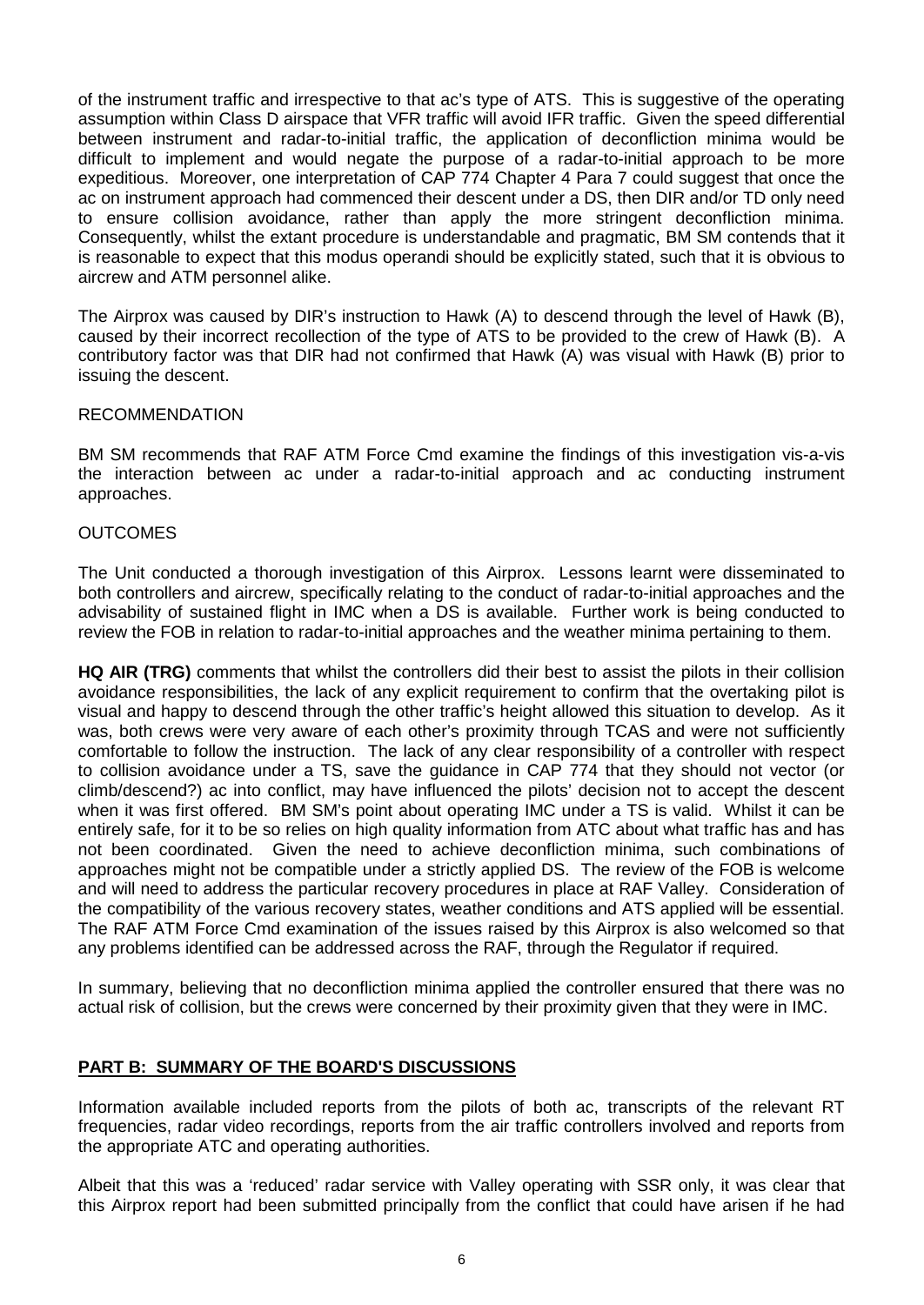descended in accord with DIR's instructions, coupled with DIR's misperception of the ATS required by the crew of Hawk (B). In this occurrence DIR had agreed a DS with the crew of Hawk (B) before handing the ac to TALKDOWN but then vectored Hawk (A) closer to Hawk (B) than DS minima require. The BM SM investigation also calls into question the responsibilities of controllers when vectoring traffic for recovery under a TS amongst instrument traffic under a DS and *inter-alia*, the applicable policy, procedures and training of controllers.

Irrespective of whether a TS or DS was provided, a Member opined that both crews had a reasonable expectation that they would not be vectored by ATC into close quarters with one another during the recovery. Whilst DIR might not know whether the crews were IMC, he should have asked the pilot of Hawk (A) if he was visual with Hawk (B) before issuing a descent instruction to 1600ft QFE through Hawk (B)'s height of 2000ft QFE, whilst still overhauling within close proximity of the latter. Although the crew of Hawk (A) had earlier requested further descent from 2500ft QFE *"..when able",* the controller recognised that at that point the ac were still potentially in conflict and delayed the descent accordingly. Here, DIR reports, he was applying a TS to both ac and not applying DS minima around Hawk (B). Whilst this might be perceived to be in accord with the guidance contained within CAP 774 Chapter 4 Para 7 where '*...deconfliction minima do not apply...and avoiding action is instead aimed at preventing collision...*', the CAA Policy and Standards Advisor opined that this was not applicable in the context of this Airprox and explained that this point is aimed at balancing traffic avoidance procedures on final approach against the terrain risk at low-level. Nevertheless, the BM SM Advisor emphasised that 500ft vertical separation should have been applied between Hawk (A) and Hawk (B) until the pilot of Hawk (A) had reported visual with Hawk (B) and the latter afforded a DS. The Naval Member perceived that the two ac should have been sequenced and separation maintained; he questioned the ATC Supervisory aspects as it seemed the SUP was 'out of the loop' at a critical point and the difficulties of one person supervising the controllers in both the VCR and ACR in difficult weather conditions was illustrated here. RN Air Stations employ a DATCO in the VCR who also co-ordinates between the O-i-C of Flying and the Radar Supervisor to ensure the recovery state is appropriate, whereas at RAF A/Ds, as here, the recovery state is decided by the DCF in consultation with the DAO.

Some Members were concerned that the crew of Hawk (A) continued to operate under a TS whilst flying IMC, in cloud. This had been addressed within the HQ Air (Trg) comments, who considered it to be entirely safe when high quality TI was available from ATC. Members accepted that a TS could be requested by crews operating IMC in cloud within the provisions of CAP774; whilst it might not be prohibited the guidance within CAP774 suggests it might not be appropriate when other radar services are available and some pilot Members considered it unwise. The HQ Air (Ops) Member opined that the pilot of Hawk (A) had stuck with a TS, perhaps perceiving that he would obtain visual contact with the A/D in relatively short order. Here the lesson for aircrew was to ask for a DS, and for controllers, wherever feasible, to ensure that you provide what is agreed.

The Board recognised that the Hawk ac involved were Mk2 types, which had the benefit of a TCAS fitment. Although provided with TI by ATC about each other, this Airprox illustrates the enhanced SA provided to both fast-jet crews by their TCAS equipment, which enabled them to rapidly appreciate that both ac were in close proximity. A quick call on the RT established that they were both flying in IMC, in cloud, with minimal in-flight visibility. It was clear that this additional knowledge convinced the pilot of Hawk (A) to sensibly delay his descent through Hawk (B)'s height of 2000ft QFE when instructed by DIR so to do. Whilst some Members opined that the pilot of Hawk (B) should have advised DIR that he was not complying with this instruction immediately, the Board agreed that this was a wise decision on the part of the pilot of Hawk (A) and had prevented a more serious situation from developing. Taking all these factors into account the Board concluded that this Airprox had resulted because the crew of Hawk (A) was instructed to descend through the level of Hawk (B) without confirmation that Hawk (A) pilot was visual with Hawk (B). As to the inherent Risk, it was clear that Hawk (A) pilot's decision not to follow DIR's instruction to descend had forestalled any potential for a conflict with Hawk (B) as he overhauled it 0·9nm away to port. Although he could not see it, TCAS plainly told the pilot of Hawk (A) exactly where Hawk (B) was in the vertical plane and, accelerating ahead of it, he descended through Hawk (B)'s level after the range had increased. This,